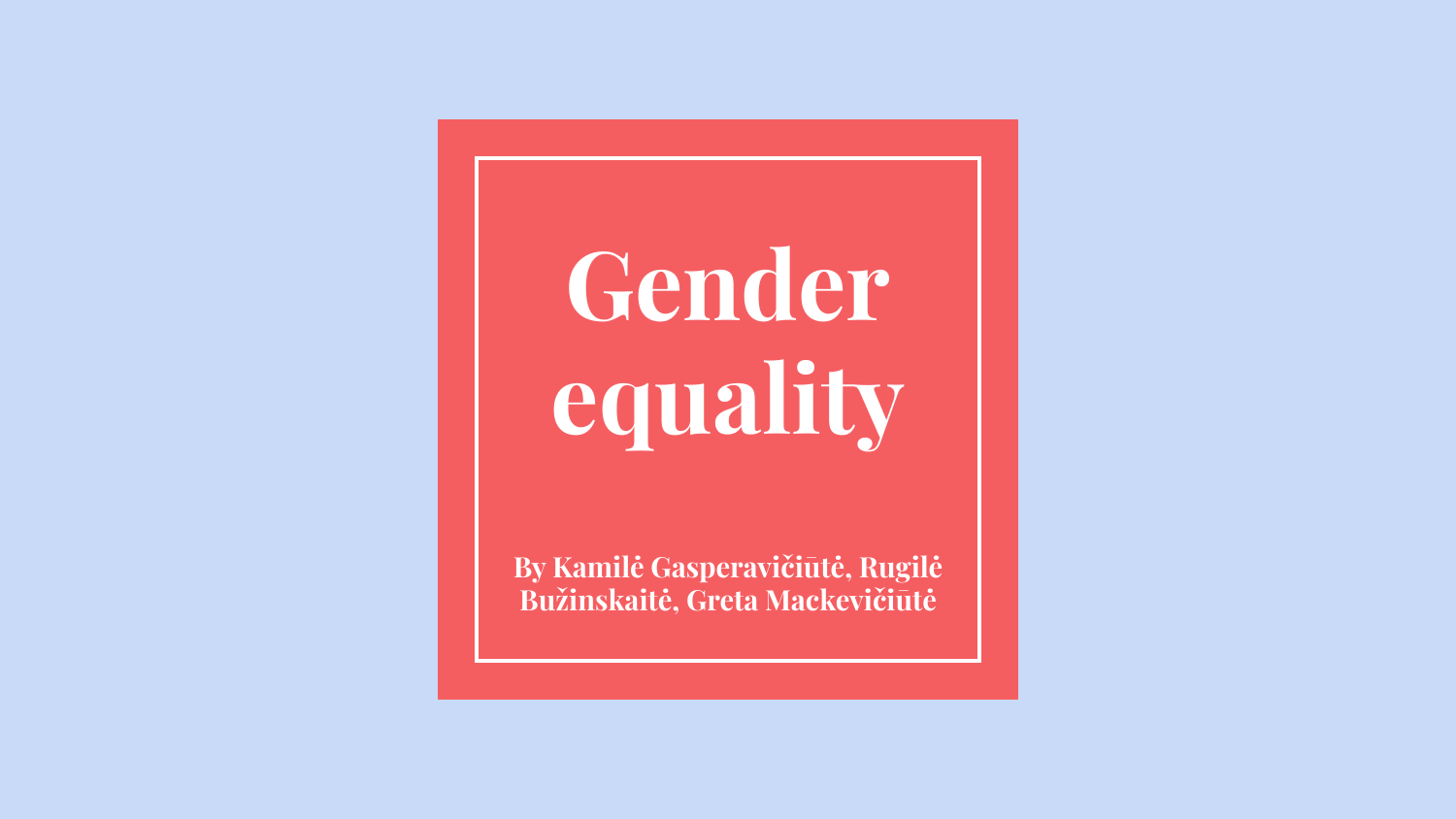# **What is gender equality?**

Gender equality might mean that women and men should be treated equally, not differently. For example, women and men should be paid the same for doing the same work or that they should be treated with the same medicines and methods in order to make healthcare equal.

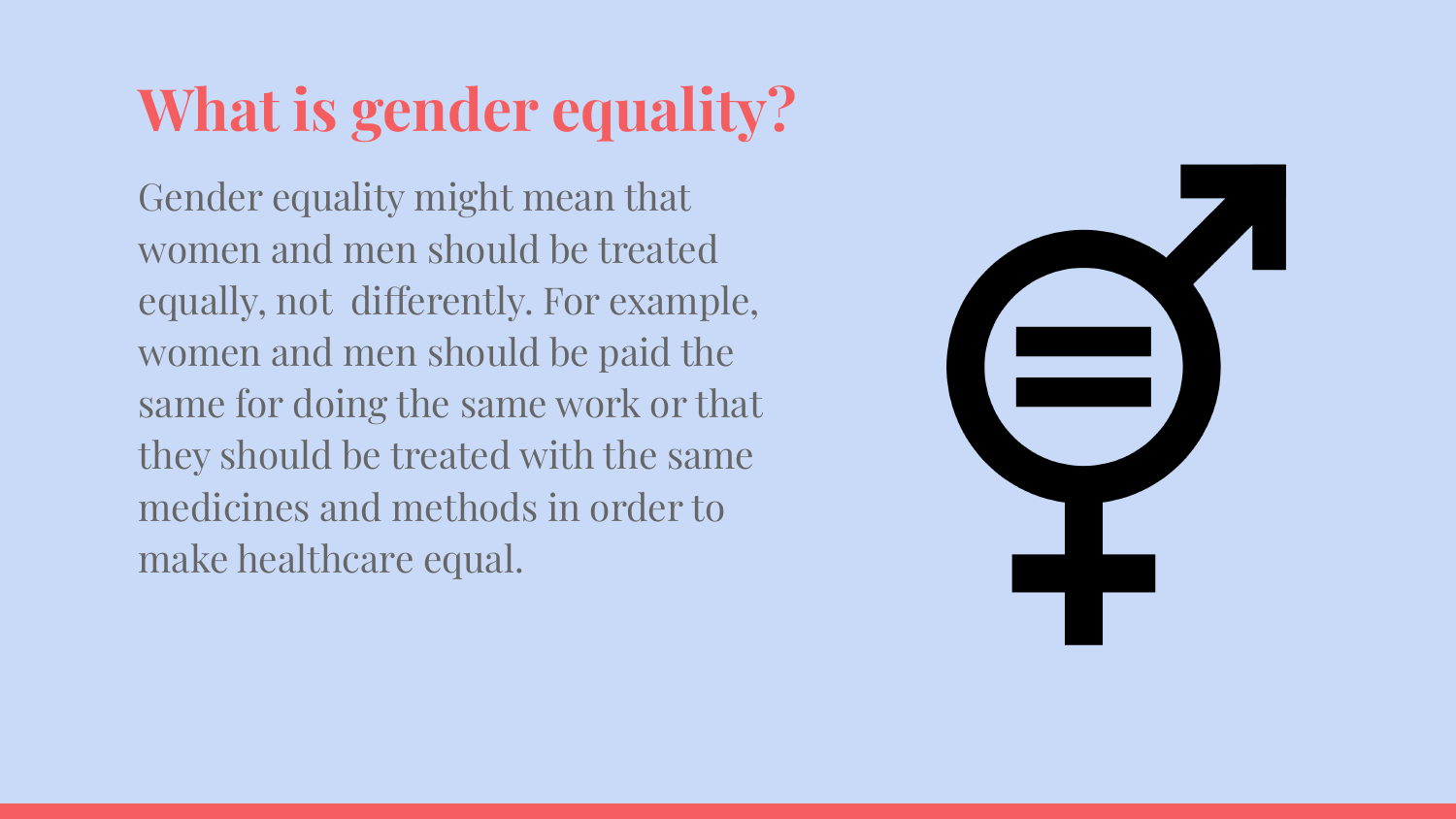## **How did quarantine affect gender equality?**

Women are doing less paid work than men during lockdown, the survey found.Under lockdown, with pleading children and piles of dishes more visible to men, more than half of men and a quarter of women say they and their partners are splitting the housework and child care equally responsible .

In Latin America and the Caribbean there are estimated 18 million additional women will lose regular access to modern contraceptives because of the pandemic.

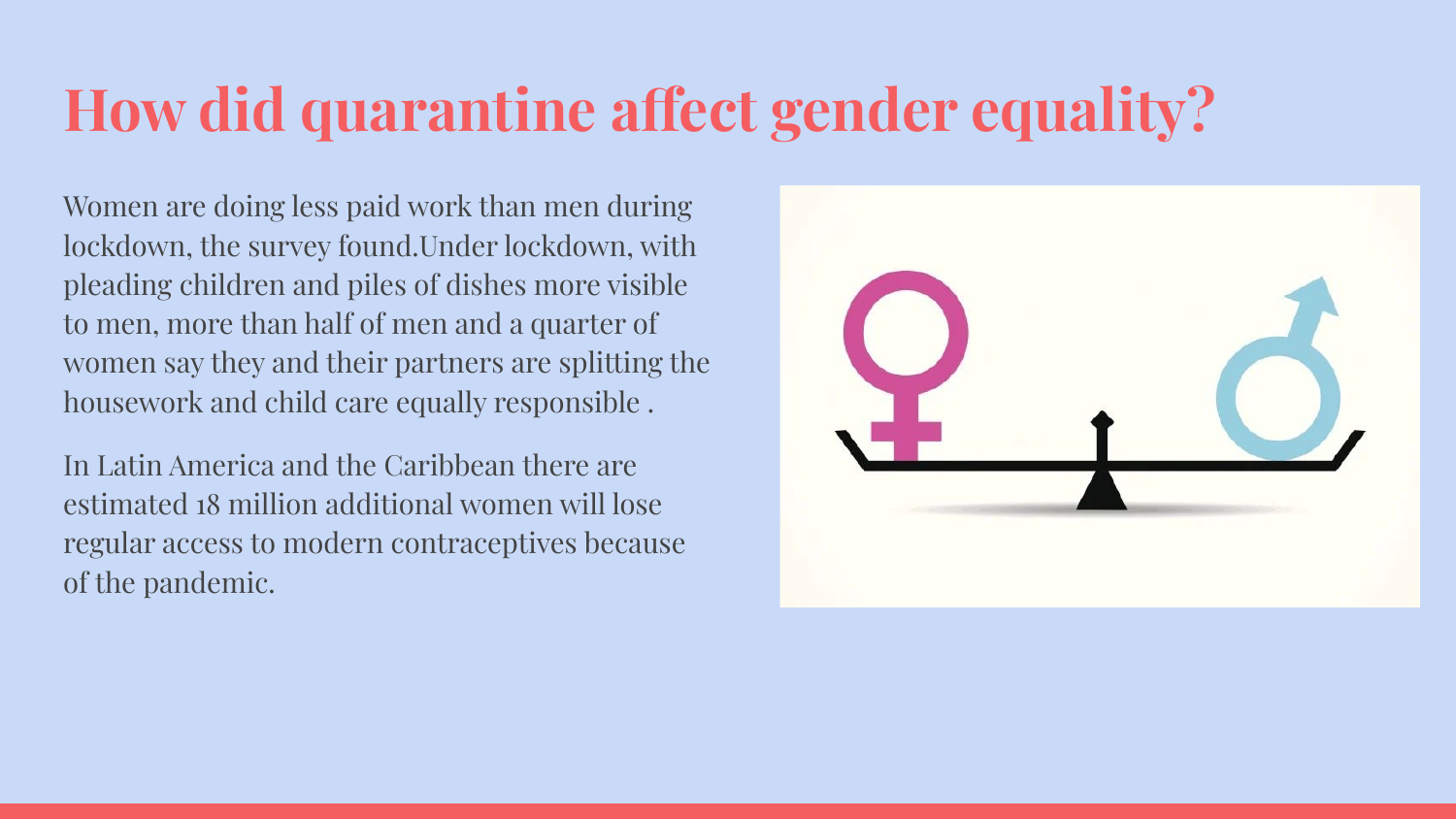## **Why is gender equality important?**

Gender equality is linked to sustainable development and is vital to the realization of human rights for all. The overall objective of gender equality is a society in which women and men enjoy the same opportunities, rights and obligations in all spheres of life

Vital - gyvybiškai svarbus obligations -įsipareigojimai

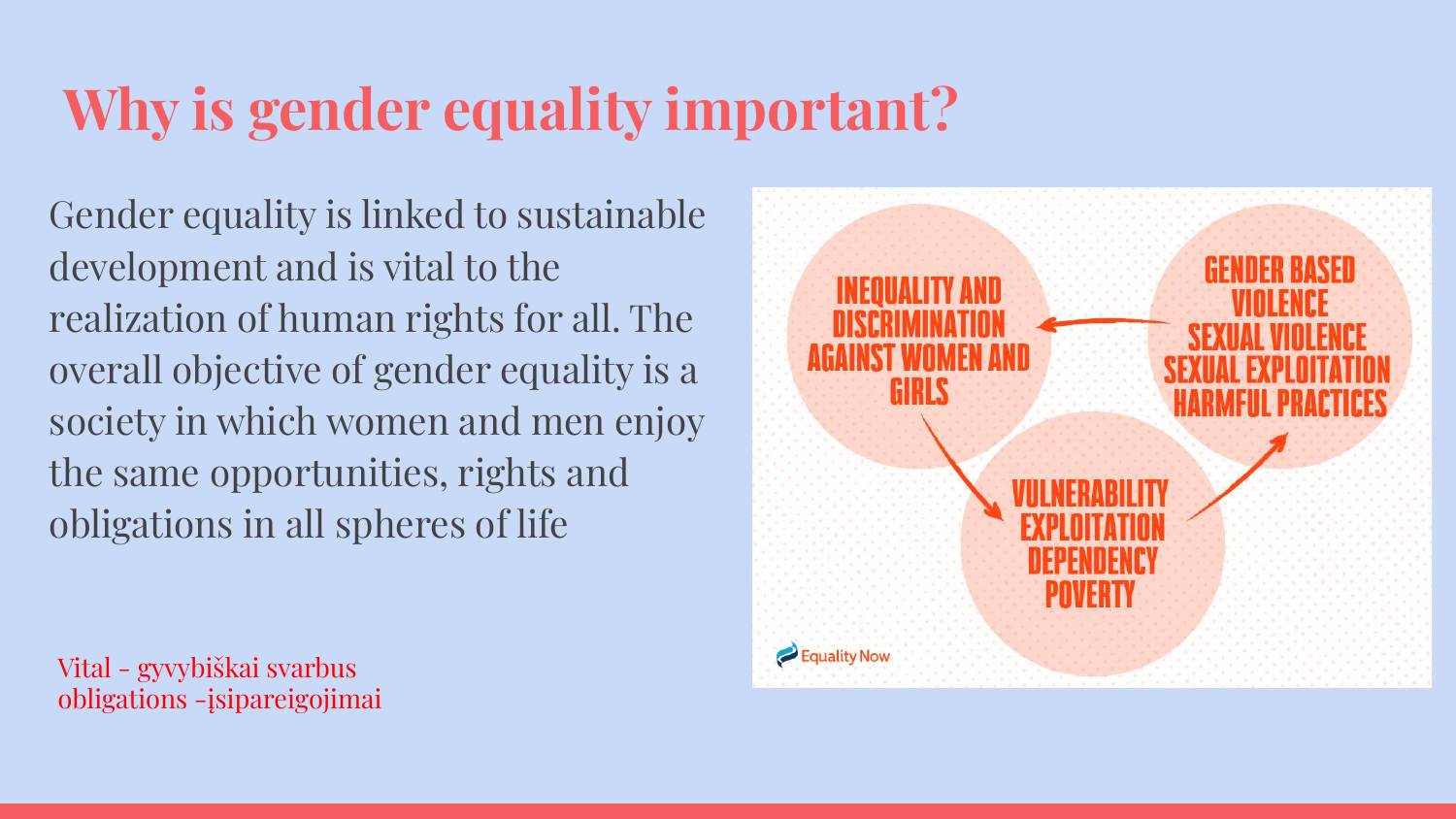## **Top Issues in the Workplace**

- Unequal pay.
- Sexual harassment (An obstacle that many women face in the workforce is sexual harassment).
- Racism.
- Women are promoted less often than men.
- Fear of asking to be paid what you're worth.

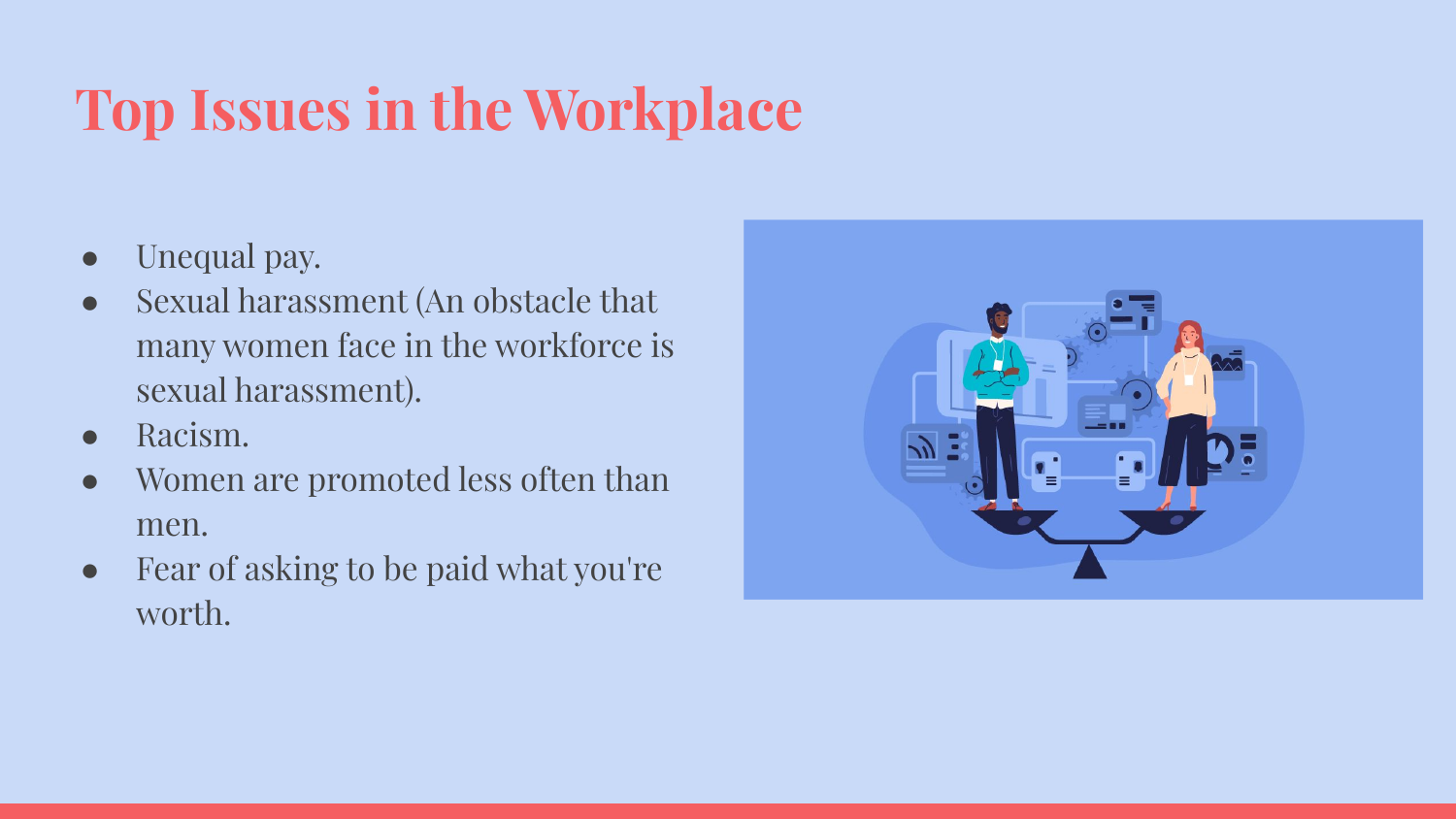#### **Why is gender equality important in education?**

Gender Equality is very important at nowadays. It's because women have to deserve an equal things as same as the men. Such as, EDUCATION, RIGHTS, and many more. ... Women also can get a good education, and women also have a power to change the world, for giving an opinion, and sharing what they feel about something.

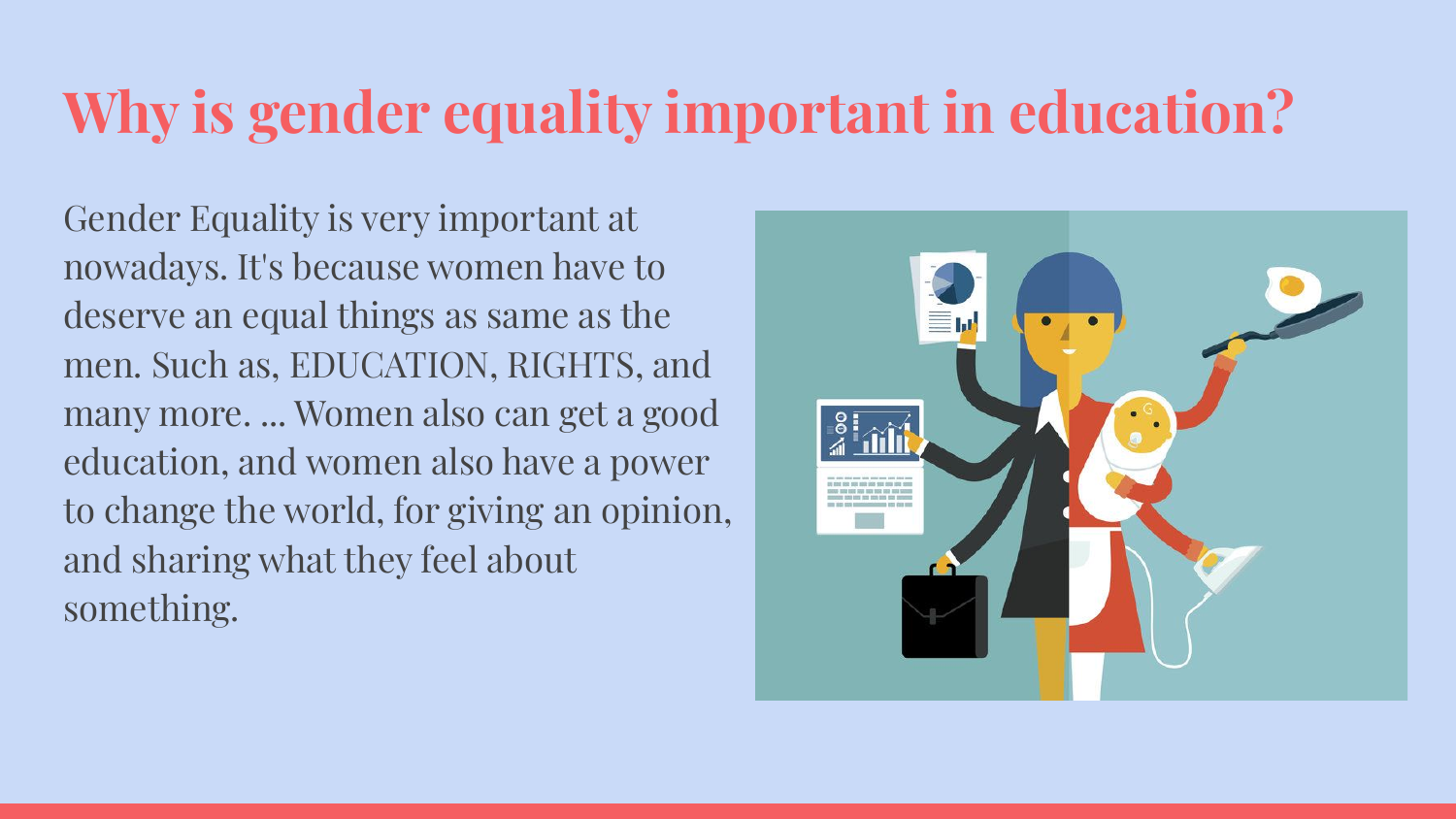## **What are the benefits of gender equality?**

- Gender equality prevents violence against women and girls. Gender inequality is a that causes violence against women.
- Gender equality is good for the economy. Every day that we fail to deliver gender equality, we pay the price.
- Gender equality is a human right.
- Gender equality makes our communities safer and healthier. Inequality - nelygybė

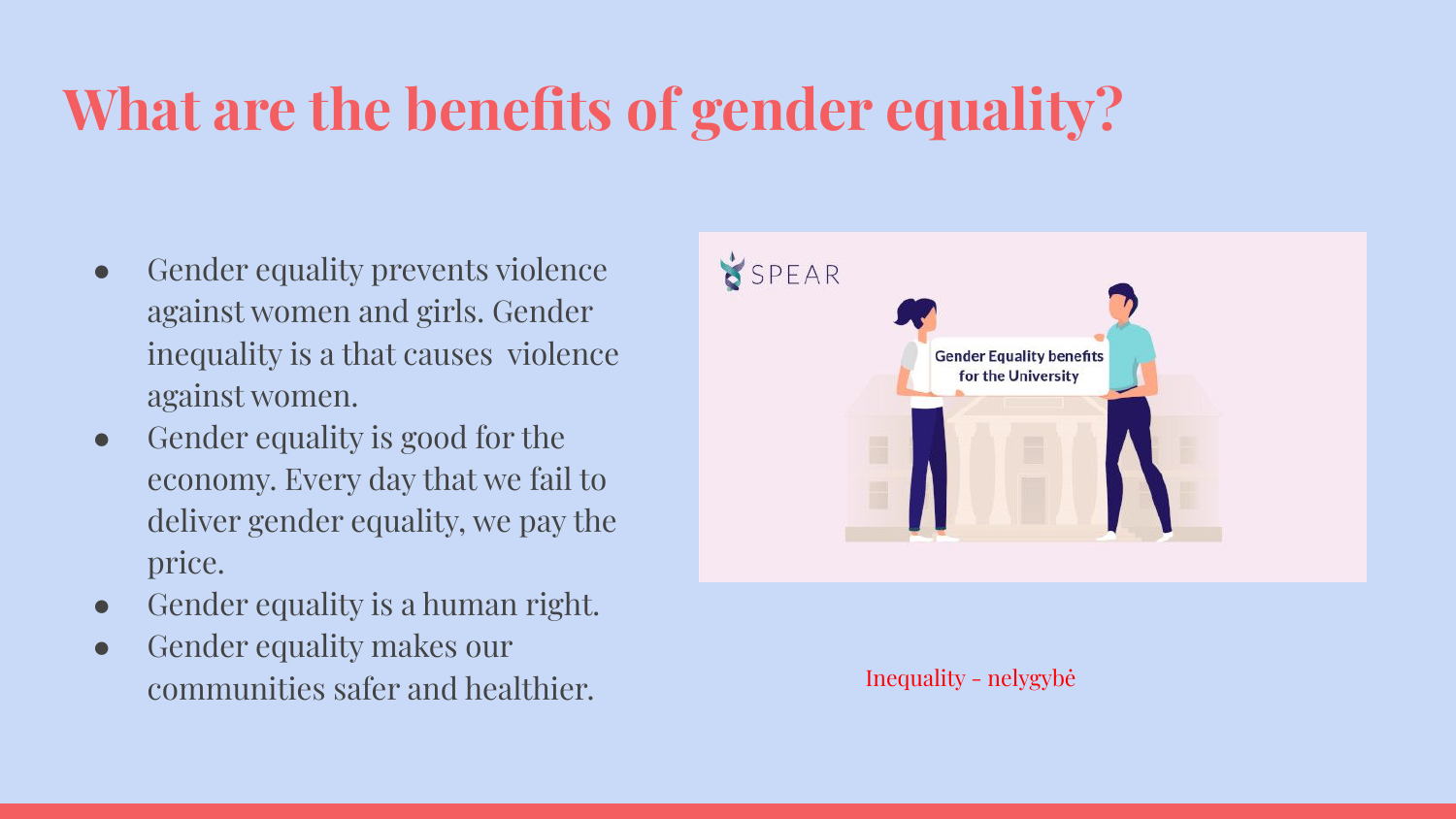## **Gender Equality Index 2019: Lithuania**

With 55.5 out of 100 points, Lithuania ranks 23rd in the EU on the Gender Equality Index. Between 2005 and 2017, progress towards gender equality did not improve in Lithuania; its score decreased by 0.3 points (- 1.3 points since 2015). Lithuania is progressing towards gender equality at a slower than other Member States. Lithuania's ranking is seven positions lower than in 2005.